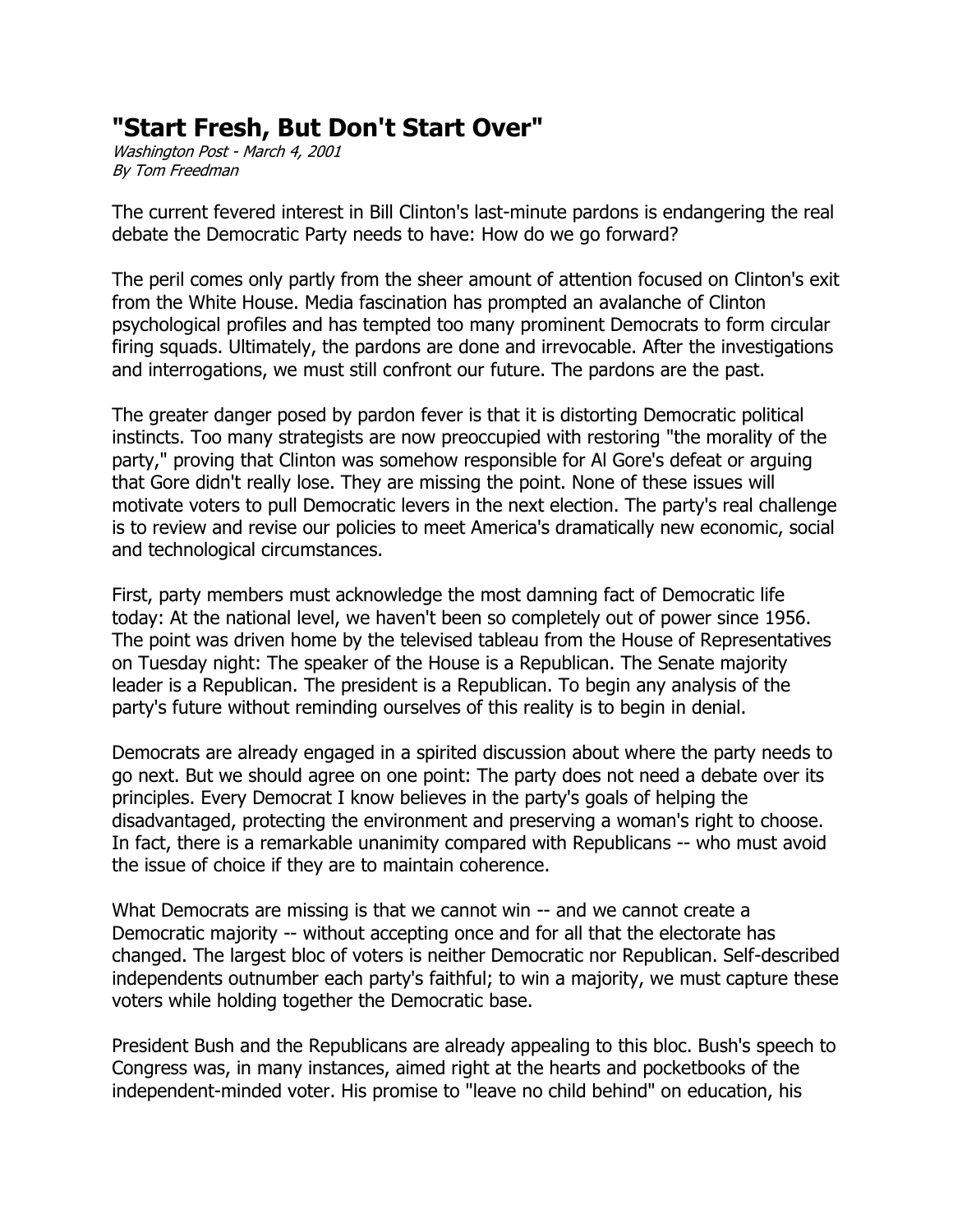repeated calls for bipartisanship and his stated desire to "bridge old divides" for the common good were intended to present the GOP as a centrist party, even as the president attempts to satisfy the right wing with Cabinet appointments and executive orders.

To win the battle for these moderate voters, Democrats have to quickly learn three lessons of the new political world:

\* The party must lead on issues of technological and social change. Economists may not be able to agree on whether there is a "New Economy" -- especially these days, with dot coms disappearing as fast as deleted e-mail -- but there is definitely a new American experience. Voters expect institutions to move faster, do more, and respond to lives that are increasingly chaotic. The idea of "Internet time" is a cliché with truth behind it. One report recently noted that a decade ago, it took six years to move a new automobile model from concept to production. Now, it takes only two years. Doing things faster and being more innovative have become the norm for workers in the private sector.

Voters' antipathy toward big, slow government programs makes Democrats more vulnerable to negative stereotyping than ever before. We must become the party that ends government's resistance to innovation. The examples are endless and limited only by our creativity: using sophisticated computerized mapping programs to track crime patterns and catch criminals, promoting energy conservation techniques, expanding privacy protections, making government user- and Internet-friendly.

The other side of the New Economy coin is that we need to reorient our policies to deal with the side effects of modern technology. One example: While I was at the White House, I worked with the Council of Economic Advisers on a study analyzing the number of hours parents spend with their children. The conclusion? In the past 30 years, on average, the amount of time that at least one parent is around their children has dropped by 22 hours a week. Even though that's a logical result of the two-income family, it is still a remarkable change in a short time. If time-challenged parents are to be the vehicle for transmitting our values to the next generation, they will need help. As a party, we must figure out what kind of help.

Modern employees and employers need support as well in this fast-changing world. Some companies need incentives to move their plants or businesses into impoverished areas; some workers will need more training; and employees who lose out will need legislation that ensures continued benefits -- including the pension plans that they depend on -- as they move to different companies.

\* The party must recognize that "economic growth" needs to be a central Democratic credo. It shouldn't be hard. After all, it was a Democratic president who presided over the record growth of the last eight years (a record that was underemployed by the Gore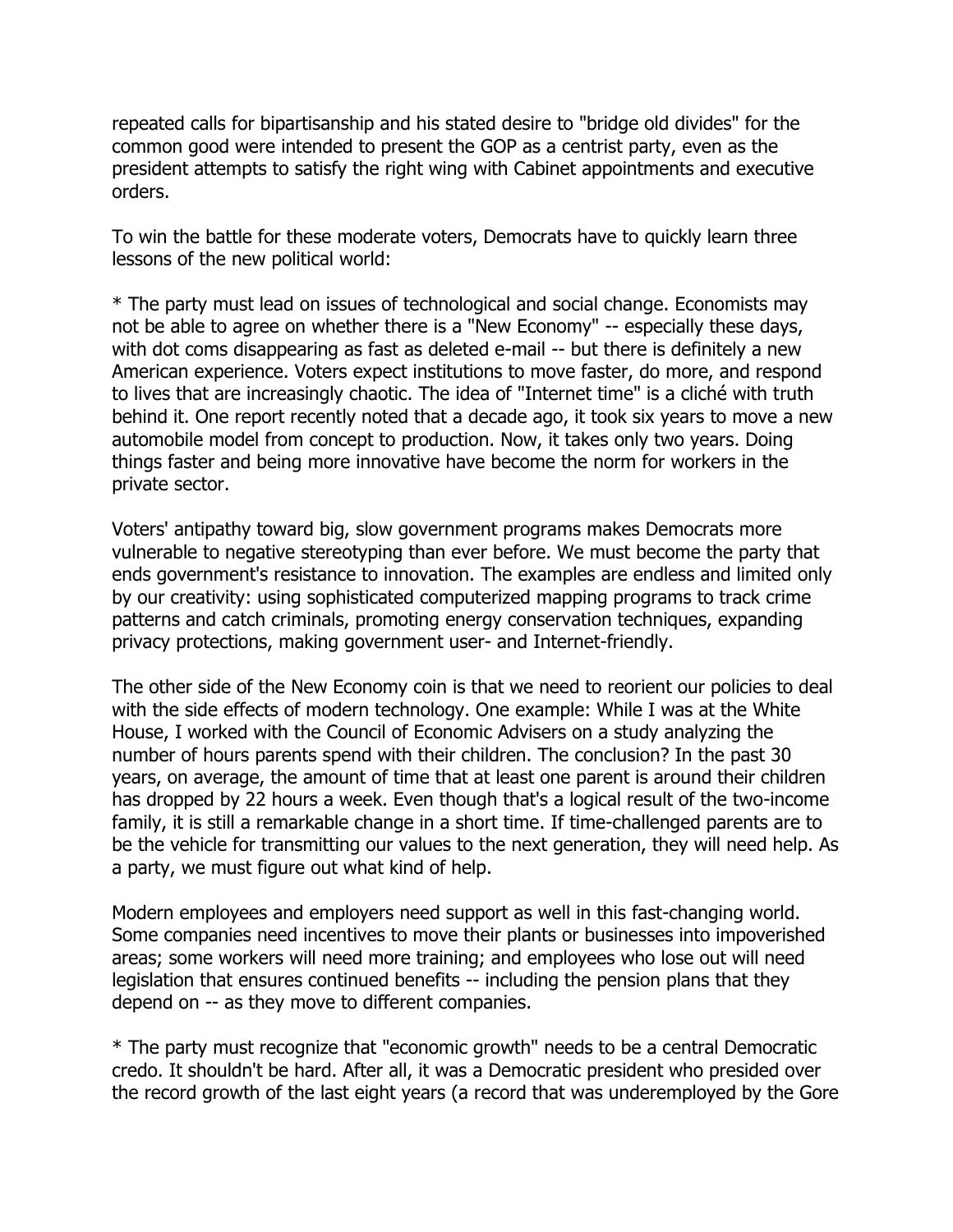campaign as it sought to distance itself from Clinton).

In the New Economy, more voters are affluent, suburban and better educated. The average voter owns stock and comes from a family with an income greater than \$ 50,000. These voters are not particularly angry at institutions, nor do they think anyone is denying them the good life (which is one reason Gore's populist rhetoric didn't pay more dividends). They want government to keep working to continue the prosperity, to expand their opportunities while protecting them from health, economic and other emergencies.

Making economic growth a central part of the Democratic message has real consequences. It means applying the tests of sound policy, not interest-group politics, when weighing national economic strategy. If we know that global economics are the key to expanding opportunity for all, both here and abroad, that means we have to turn away from protectionism. Being the party of economic growth also dictates that we reject Bush's proposed tax cut -- because it fails the test of fiscal responsibility. We must say so, and say it clearly. But rather than rejecting tax cuts altogether, we must prove a commitment to middle-class cuts that expand opportunity for those who need it most.

\* The party must acknowledge existing programs that aren't working and reform them - - or get rid of them. The most important place for this hard-line review is in the area of education. In poll after poll, the public has repeatedly voiced its belief that the current educational system doesn't work. The Democratic Party is in danger of lagging behind this consensus. Soon, we will be seen as simply defending the status quo.

The situation in education is like the one faced in the welfare arena a decade ago. The American public is ready for dramatic steps. Increased resources alone will not prove enough. We must raise standards, demand accountability, offer more flexibility, guarantee a quality education. It is no surprise that Bush used many of those same words in his speech to Congress. The issue is becoming the political equivalent of a jump ball, and Democrats must present a compelling new case. If Democrats don't lead the way with real solutions, false but powerful ones will gain currency.

If we want to be known as the party of innovation, we must be at the forefront of leaner, innovative government efforts. After Clinton signed the welfare reform bill in 1996, he asked five CEOs to found a group to encourage businesses to hire people on public assistance. So far, 20,000 companies have joined that effort, which I helped organize. They have hired more than 1 million such workers. We should be developing other ways to use the power of the private sector to advance Democratic values, rather than simply being oppositional toward business.

Someday soon, the obsession with Clinton's pardons will fade. And my guess is that Clinton's legacy of record economic growth, unprecedented declines in the crime rate